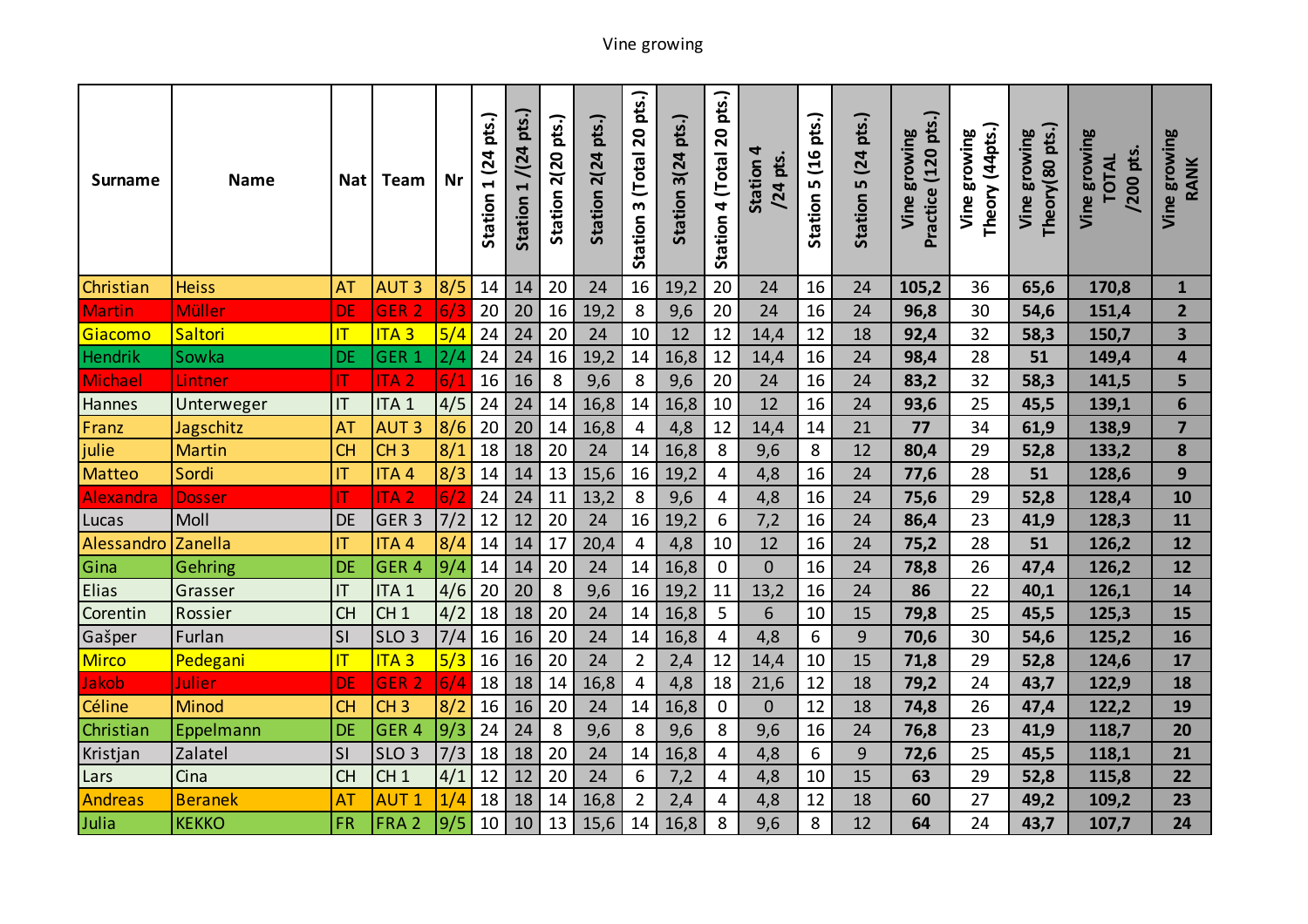| Surname            | <b>Name</b>            | <b>Nat</b> | Team             | Nr   | pts.)<br>Station 1 (24 | Station 1 / (24 pts.) | pts.)<br>Station 2(20 | Station 2(24 pts.) | Station 3 (Total 20 pts.) | pts.)<br>Station 3(24 | pts.)<br>$\overline{\mathbf{S}}$<br>4 (Total<br>Station | 4<br>/24 pts.<br>Station | pts.)<br>(16)<br>LŊ<br>Station | pts.)<br>Station 5 (24 | Practice (120 pts.)<br>growing<br>Vine | Theory (44 pts.)<br>growing<br>Vine | Theory (80 pts.)<br>growing<br>Vine | growing<br>pts.<br><b>TOTAL</b><br>/200<br>Vine | Vine growing<br>RANK |
|--------------------|------------------------|------------|------------------|------|------------------------|-----------------------|-----------------------|--------------------|---------------------------|-----------------------|---------------------------------------------------------|--------------------------|--------------------------------|------------------------|----------------------------------------|-------------------------------------|-------------------------------------|-------------------------------------------------|----------------------|
| Michael            | Gruber                 | AT         | <b>AUT1</b>      | 1/3  | 14                     | 14                    | 11                    | 13,2               | 12                        | 14,4                  | $\mathbf 0$                                             | $\overline{0}$           | 8                              | 12                     | 53,6                                   | 29                                  | 52,8                                | 106,4                                           | 25                   |
| <b>LUCAS</b>       | <b>PALMERO MENDEZ</b>  | ES         | ESP <sub>1</sub> | 1/6  | 12                     | 12                    | 17                    | 20,4               | $\overline{4}$            | 4,8                   | 12                                                      | 14,4                     | 8                              | 12                     | 63,6                                   | 21                                  | 38,3                                | 101,9                                           | 26                   |
| Claire             | Pletgen                | LU         | LU <sub>2</sub>  | 10/5 | 4                      | $\overline{4}$        | 20                    | 24                 | 14                        | 16,8                  | 20                                                      | 24                       | 8                              | 12                     | 80,8                                   | 10                                  | 18,2                                | 99                                              | 27                   |
| Robert             | Poyser                 | <b>GB</b>  | <b>UK1</b>       | 3/3  | 16                     | 16                    | 4                     | 4,8                | 8                         | 9,6                   | 4                                                       | 4,8                      | 10                             | 15                     | 50,2                                   | 25                                  | 45,5                                | 95,7                                            | 28                   |
| Juan               | Penedo                 | ES         | ESP <sub>3</sub> | 4/3  | 10                     | 10                    | $\overline{7}$        | 8,4                | 14                        | 16,8                  | $\overline{4}$                                          | 4,8                      | 16                             | 24                     | 64                                     | 17                                  | 31                                  | 95                                              | 29                   |
| <b>MARTÍ</b>       | <b>MARCÉ</b>           | <b>ES</b>  | ESP <sub>4</sub> | 5/5  | 6                      | 6                     | 10                    | 12                 | $\overline{2}$            | 2,4                   | $\overline{7}$                                          | 8,4                      | 10                             | 15                     | 43,8                                   | 26                                  | 47,4                                | 91,2                                            | 30                   |
| César              | <b>Hernáez Álvarez</b> | ES         | ESP <sub>5</sub> | 6/6  | 12                     | 12                    | 7                     | 8,4                | 12                        | 14,4                  | $\overline{4}$                                          | 4,8                      | 16                             | 24                     | 63,6                                   | 15                                  | 27,3                                | 90,9                                            | 31                   |
| <b>MOISES</b>      | <b>MORALES CAVERO</b>  | ES         | ESP <sub>1</sub> | 1/5  | 10                     | 10                    | 4                     | 4,8                | 10                        | 12                    | 15                                                      | 18                       | 8                              | 12                     | 56,8                                   | 18                                  | 32,8                                | 89,6                                            | 32                   |
| Jean-Françd Debons |                        | <b>CH</b>  | CH <sub>2</sub>  | 10/2 | 10                     | 10                    | 10                    | 12                 | 18                        | 21,6                  | $\mathbf 0$                                             | $\overline{0}$           | 10                             | 15                     | 58,6                                   | 17                                  | 31                                  | 89,6                                            | 32                   |
| <b>MATHIEU</b>     | <b>CANEZIN</b>         | <b>FR</b>  | FRA 1            | 1/2  | 10                     | 10                    | 10                    | 12                 | 12                        | 14,4                  | 4                                                       | 4,8                      | 6                              | 9                      | 50,2                                   | 21                                  | 38,3                                | 88,5                                            | 34                   |
| Johanna            | <b>Krug</b>            | DE         | GER <sub>1</sub> | 2/3  | 16                     | 16                    | 11                    | 13,2               | $\mathbf 0$               | $\mathbf 0$           | $\overline{4}$                                          | 4,8                      | 12                             | 18                     | 52                                     | 20                                  | 36,4                                | 88,4                                            | 35                   |
| Jernej             | Križančič              | SI         | SLO <sub>1</sub> | 5/2  | 16                     | 16                    | 20                    | 24                 | 16                        | 19,2                  | $\overline{4}$                                          | 4,8                      | $\overline{2}$                 | $\overline{3}$         | 67                                     | 11                                  | 20,1                                | 87,1                                            | 36                   |
| Martin             | Novosad                | CZ         | $CZ_1$           | 9/1  | 6                      | 6                     | 7                     | 8,4                | 14                        | 16,8                  | 4                                                       | 4,8                      | 12                             | 18                     | 54                                     | 18                                  | 32,8                                | 86,8                                            | 37                   |
| Matthieu           | <b>CHRETIEN</b>        | FR         | FRA <sub>2</sub> | 9/6  | 16                     | 16                    | 17                    | 20,4               | $\mathbf 0$               | $\mathbf 0$           | 4                                                       | 4,8                      | 6                              | 9                      | 50,2                                   | 20                                  | 36,4                                | 86,6                                            | 38                   |
| ORIOL              | <b>BÚRDALO</b>         | <b>ES</b>  | ESP <sub>4</sub> | 5/6  | 18                     | 18                    | 3                     | 3,6                | $\mathbf 0$               | $\overline{0}$        | $\overline{4}$                                          | 4,8                      | 6                              | 9                      | 35,4                                   | 28                                  | 51                                  | 86,4                                            | 39                   |
| Jana               | Schreieck              | <b>DE</b>  | GER <sub>3</sub> | 7/1  | 10                     | 10                    | 7                     | 8,4                | 14                        | 16,8                  | $\mathbf 0$                                             | $\overline{0}$           | 16                             | 24                     | 59,2                                   | 14                                  | 25,5                                | 84,7                                            | 40                   |
| Lena               | Skringer               | <b>AT</b>  | AUT <sub>4</sub> | 11/  | 18                     | 18                    | 11                    | 13,2               | $\overline{4}$            | 4,8                   | $\overline{4}$                                          | 4,8                      | 6                              | 9                      | 49,8                                   | 19                                  | 34,6                                | 84,4                                            | 41                   |
| Georges            | Albert                 | LU         | $LU$ 1           | 11/3 | 14                     | 14                    | $\overline{4}$        | 4,8                | 14                        | 16,8                  | $\overline{4}$                                          | 4,8                      | $\overline{2}$                 | $\overline{3}$         | 43,4                                   | 22                                  | 40,1                                | 83,5                                            | 42                   |
| Damien             | Cotter                 | <b>CH</b>  | CH <sub>2</sub>  | 10/  | 12                     | 12                    | 10                    | 12                 | 14                        | 16,8                  | 0                                                       | $\mathbf 0$              | 10                             | 15                     | 55,8                                   | 15                                  | 27,3                                | 83,1                                            | 43                   |
| <b>Miguel</b>      | <b>Torres Cañas</b>    | ES         | ESP <sub>5</sub> | 6/5  | 4                      | $\overline{4}$        | $\overline{7}$        | 8,4                | 8                         | 9,6                   | $\overline{4}$                                          | 4,8                      | 16                             | 24                     | 50,8                                   | 17                                  | 31                                  | 81,8                                            | 44                   |
| <b>BENJAMIN</b>    | <b>PARENTI</b>         | <b>FR</b>  | FRA 1            | 1/1  | 12                     | 12                    | 10                    | 12                 | 14                        | 16,8                  | $\overline{4}$                                          | 4,8                      | 8                              | 12                     | 57,6                                   | 13                                  | 23,7                                | 81,3                                            | 45                   |
| Oliver             | <b>Weiss</b>           | AT         | <b>AUT 2</b>     | 3/2  | 16                     | 16                    | 16                    | 19,2               | 16                        | 19,2                  | $\mathbf 0$                                             | $\mathbf 0$              | 4                              | 6                      | 60,4                                   | 10                                  | 18,2                                | 78,6                                            | 46                   |
| Samuel             | <b>Kemp</b>            | <b>GB</b>  | <b>UK1</b>       | 3/4  | 8                      | 8                     | 7                     | 8,4                | 8                         | 9,6                   | 4                                                       | 4,8                      | 8                              | 12                     | 42,8                                   | 19                                  | 34,6                                | 77,4                                            | 47                   |
| Ignacio            | Torealday              | ES         | ESP <sub>3</sub> | 4/4  | 10                     | 10                    | 0                     | $\overline{0}$     | 18                        | 21,6                  | $\overline{4}$                                          | 4,8                      | 6                              | 9                      | 45,4                                   | 17                                  | 31                                  | 76,4                                            | 48                   |